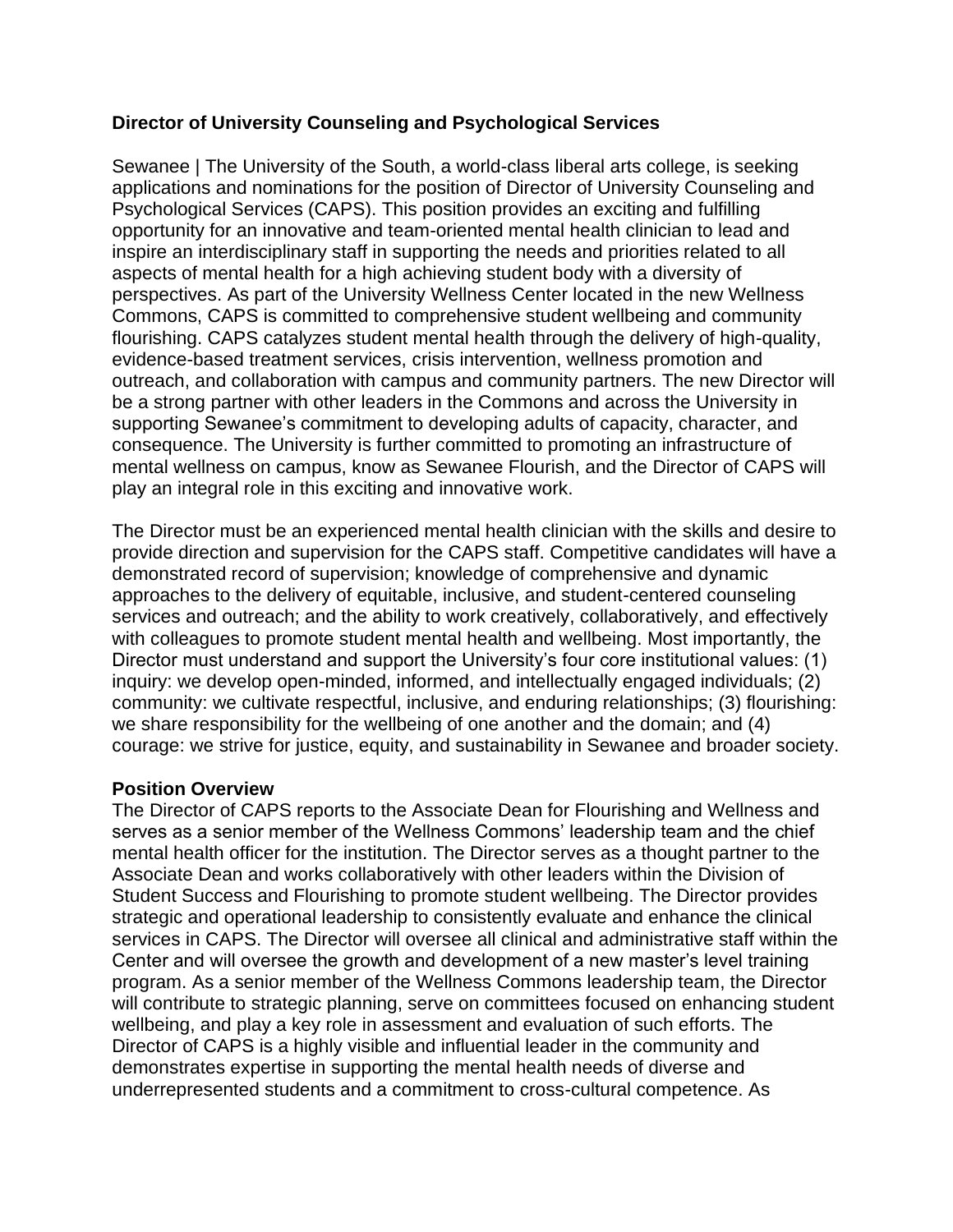demand for CAPS' services increases annually, the Director is committed to innovative and creative strategies to improve equity and access for all students and is adept at advocating for resources internally and externally; the Director will be actively involved in grant writing and research to this end. The Director oversees personnel selection, performance evaluation, program planning and evaluation, and budget planning and management. The Director and members of CAPS staff develop and carry out annual goals and objectives, continuously assessing, monitoring, and improving service offerings in response to the changing needs of the student body. The Director is called upon to provide guidance and appropriate services to the University regarding student mental health emergencies.

## **Position Qualifications**

• Master's degree in a related field, such as Community/Clinical Mental Health Counseling or Social Work, Ph.D. in clinical or counseling psychology, or Psy.D. in clinical psychology. Ph.D. or Psy.D. must be from an APA accredited program

• Minimum of five (5) years of progressive experience, including clinical supervision and managing clinical programs and services.

• Experience working with presenting concerns typical to diverse student populations (e.g., anxiety, depression, trauma, eating disorders, substance use disorders, adjustment & identity development, and suicidality).

• Appreciation and commitment to diversity, equity, and inclusion, demonstrated efforts in striving for cross-cultural humility, experience in clinical and outreach work with diverse student populations.

• Experience designing well-being and mental health initiatives that incorporate multicultural diversity, inclusivity, and social justice principles.

• Experience in developing and delivering programs and services in a university counseling center or equivalent setting. Skill in examining and reorganizing operations and procedures, formulating policy, and developing and implementing novel systemic strategies and procedures. Experience with telehealth service delivery is preferred.

• Excellent writing skills; experience in quantitative data analysis; experience in grant writing.

- Well-developed public speaking skills.
- Commitment to respond appropriately and in a timely manner to emergency situations.

• Experience and knowledge in the following areas: Title II compliance and best practices, varied suicide prevention models, and risk management approaches.